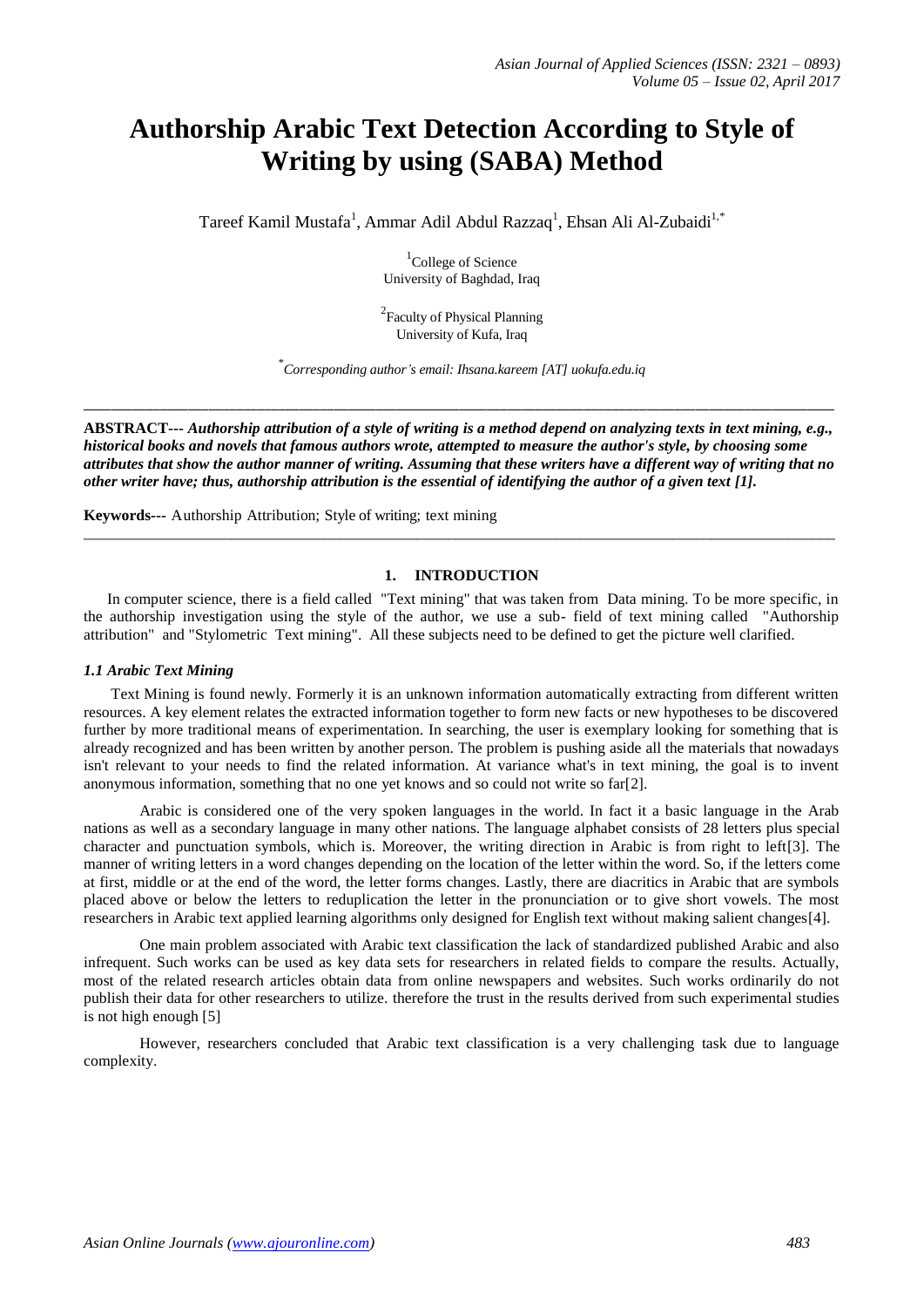

**Figure 1: Relations of Text mining with other fields**

## *1.2 Authorship attribution (AA)*

: is the process of trying to identify the likely authorship of a given document, given a collection of documents whose authorship is known. Most of the approaches described in the research literature consist of two components, a comparison mechanism, and an indexing mechanism. The indexer converts each document to a set of tokens whose properties are assumed to be characteristic in some way of a certain author. The comparator uses these markers to assign an author to un-attributed documents [6].

## **2. PROPOSED WORK**

In this paper we will measure the accuracy of Stylometric features, so it can be reduced nearly as well as fingerprints of different persons using authorship attributes.

The main aim is test algorithms supports a system of decision making enables users to predict in Arabic text and choose the right author for a specific unknown author's novel under consideration, by using a learning procedure to train the system the Stylometric map of the author and behave as an expert opinion[7]. Test the optimal threshold for authors of Arabic. Compare the effectiveness of many attributes in Arabic as the frequent, pair, trio sentence.

Still the word of frequent is a head of other attributes that give good results in the researches and experiments and still the best parameter and technique that's been used until now is the counting of the bag-of-word with the maximum item set[8] .

Here we will focus on literature written in Arabic language and work on analysis of Arabic text based on the words redundancy as a feature in Arabic books as a frequent, pair and trio-of-words and test results obtained using text mining by computer-assisted authorship attribution is to define a certain characterization of documents that captures the writing manner of authors [9].

We proposed here if Stylometric Authorship Balanced Attribution (SABA) works with Arabic language as well as the attributes "frequent, pair, trio" considered as a constant in Arabic language, if we assumed that we need to threshold of "300" of frequent situations, and we check also the punctuation and symbols in Arabic if it were a good attributes type.

In addition to the difficulty of Arabic language, it is hard to get resources of Arabic books in text formatted.

## **3. METHODOLOGY**

The proposed methodology is to test the algorithms (SABA )that was used in many of the research in different languages using statistical analysis and text mining, but here we will test this algorithm in the Arabic language, which have not been tested previously.

## *3.1 Stylometric authorship attribution methodology*

The methodology of stylometric authorship attribution main steps can be shown in figure (2) which describes the process of converting readable text into the semi-structured data.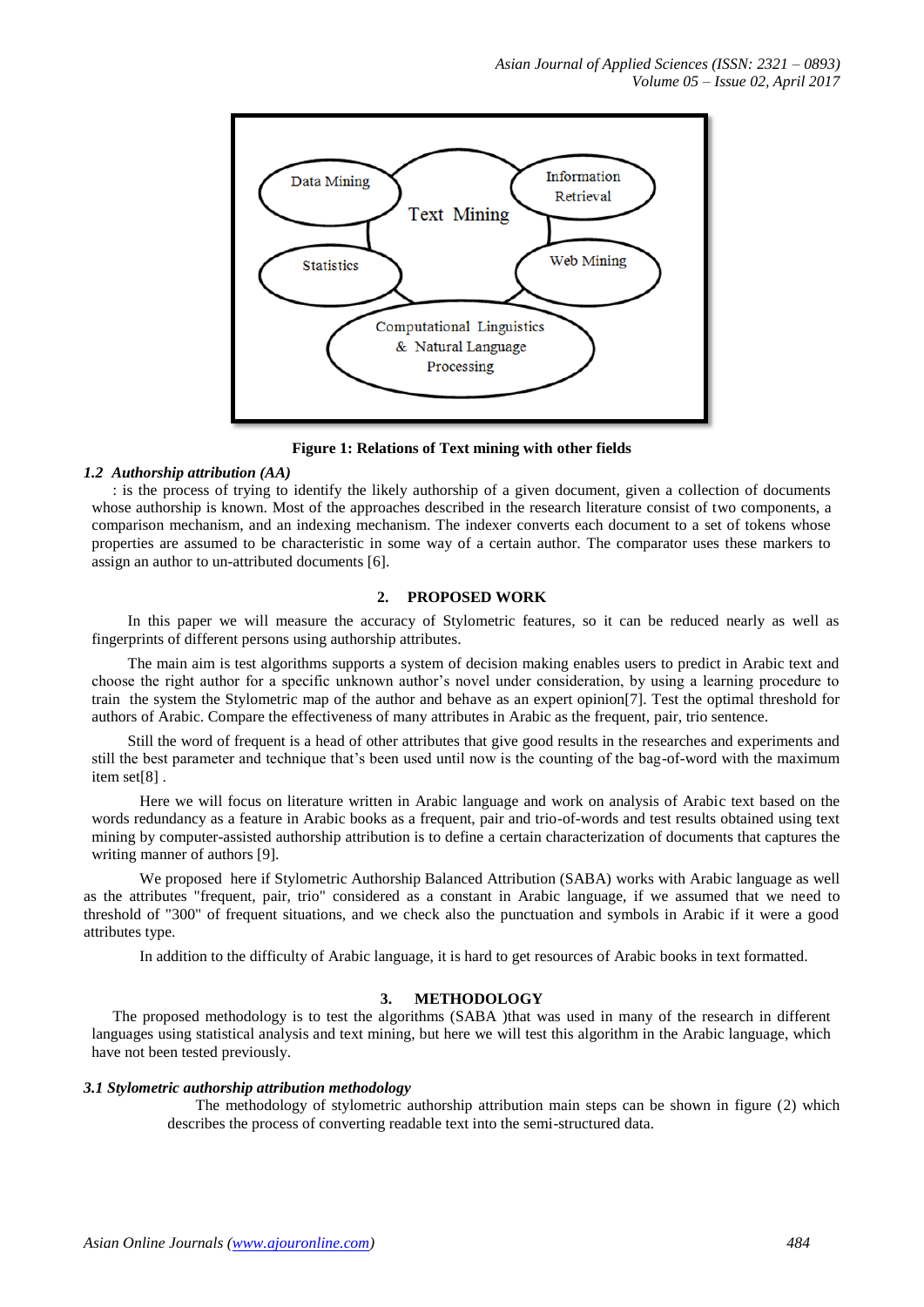

# *3.2 Dataset*

This include dataset , Details of the dataset , and dataset plan.

|     | Table (1): Dataset      |                             |  |  |  |  |  |
|-----|-------------------------|-----------------------------|--|--|--|--|--|
| No. | Name of Author          | Number of Books             |  |  |  |  |  |
|     | ابن الجوزية  - Ibnjuzia | 6 (5 for Learn, 1 for test) |  |  |  |  |  |
|     | السخاوي – Sakhawy       | 6 (5 for Learn, 1 for test) |  |  |  |  |  |
|     | $Tusi -$ الطوسى         | 6 (5 for Learn, 1 for test) |  |  |  |  |  |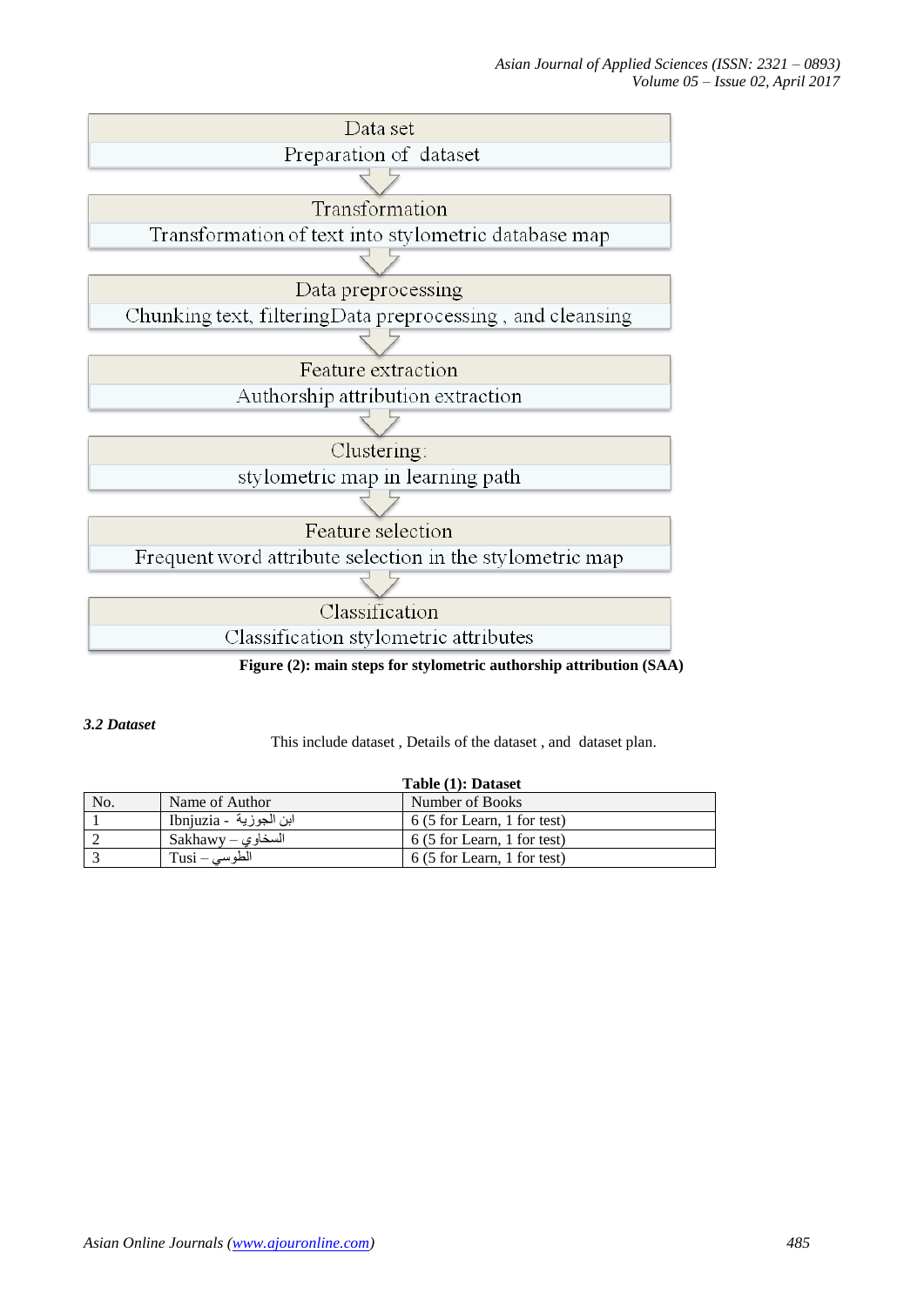| No. | <b>Authors' Names</b> | rabic $\mathcal{L}_l$ . Details of the dataset<br><b>Books Titles</b> | <b>Books Types</b> |
|-----|-----------------------|-----------------------------------------------------------------------|--------------------|
|     |                       | طريق الهجرتين وباب السعادتين                                          | Training           |
|     |                       | حادي الأرواح إلى بلاد الأفراح                                         | Training           |
|     | ابن الجوزية- Ibnjuzia | الصواعق المرسلة في الرد على الجهمية والمعطلة                          | Training           |
| 1.  |                       | شفاء العليل في مسائل القضاء والقدر والحكمة                            |                    |
|     |                       | والتعليل                                                              | Training           |
|     |                       | إغاثة اللهفان من مصايد الشيطان                                        | Training           |
|     |                       | أحكام أهل الذمة                                                       | Test               |
|     |                       | التحفة اللطيفة في تاريخ المدينة الشريفة                               | Training           |
|     |                       | القول البديع في الصلاة على الحبيب الشفيع                              | Training           |
| 2.  | السخاوي - Sakhawy     | السر المكتوم في الفرق بين المالين المحمود                             |                    |
|     |                       | والمذموم                                                              | Training           |
|     |                       | الغاية في شرح الهداية في علم الرواية                                  | Training           |
|     |                       | البلدانيات للسخاوي                                                    | Training           |
|     |                       | فتح المغيث بشرح ألفية الحديث                                          | Test               |
|     |                       | فضائح الباطنية                                                        | Training           |
| 3.  | $Tusi -$ الطوسى       | المنخول                                                               | Training           |
|     |                       | الوسيط في المذهب                                                      | Training           |
|     |                       | العلم في فن المنطق                                                    | Training           |
|     |                       | تهافت الفلاسفة                                                        | Training           |
|     |                       | المستصفى                                                              | Test               |
|     |                       |                                                                       |                    |
|     |                       |                                                                       |                    |
|     |                       |                                                                       |                    |
|     |                       |                                                                       |                    |

**Table (2): Details of the dataset**



*3.3 Transforming text into stylometric database map*

 The text transformation process contains chunking, filtering and cleansing text before finally transforming the text into database tuples, in this experiment, changing the data in separated tables which is represented by 3 tables for 5 books for each author respectively, repeating this transformed data process with single word, pair and trio words in the designed database, figure (4) represent a sample of the text and table  $(3)$  is representing the transformed text into separate database.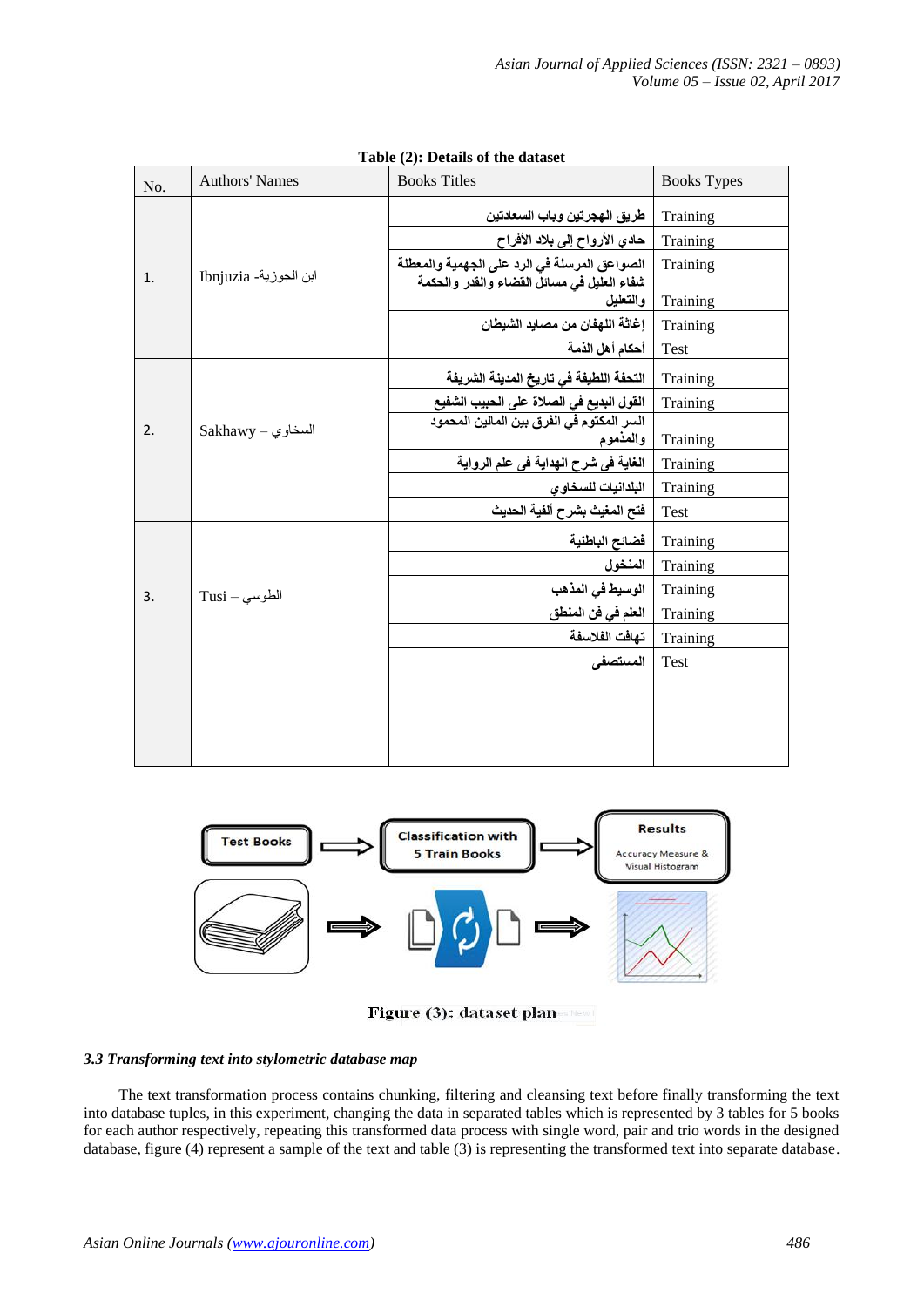

| doc<br>٠                                       | doc<br>٠                                        | doc                                                        |  |  |
|------------------------------------------------|-------------------------------------------------|------------------------------------------------------------|--|--|
| بساح                                           | بسم الله                                        | يسم الله الرحمن                                            |  |  |
| AZ.                                            | الله الرحمن                                     | الله الرحمن الرحيم                                         |  |  |
| الرحمن                                         | الرحمن الرحيم                                   | الرحمن الرحيم رب                                           |  |  |
| الرحيم                                         | الوحييم وب                                      | الرحيم رب زدني                                             |  |  |
| وب                                             | رب زدنی                                         | رب زدنی علما                                               |  |  |
| دىنى                                           | زدنى علما                                       | زدنى علما وفهما                                            |  |  |
| حقما                                           | علما وفهما                                      | علما وفهما يا                                              |  |  |
| وفهما                                          | وفهما وا                                        | وفهما ياكريم                                               |  |  |
| ч                                              | ياكريم                                          | یا کریم یا                                                 |  |  |
| كريم                                           | کریم یا                                         | كريم يا حكيم                                               |  |  |
| ъ                                              | یا حکیم                                         | يا حكيم الحمد                                              |  |  |
| حکيم                                           | حكيم الحمد                                      | حكيم الحمد لله                                             |  |  |
| الحمد                                          | الحمد نام                                       | الحمد لله على                                              |  |  |
| $\mathbf{A}$                                   | نائد على                                        | لله على إحسانه                                             |  |  |
| طي                                             | على إحسانه                                      | على إحسانه المترادف                                        |  |  |
| إحسائه                                         | إحسائه المثرادف                                 | إحسائه المترادف المتوال                                    |  |  |
| المترادف                                       | المترادف المتوال                                | المترادف المتوال وأشهد                                     |  |  |
| المتوال                                        | المتوال وأشهد                                   | العقوال وأشهد أن                                           |  |  |
| وأشهد                                          | وأشهد أن                                        | وأشهد أن لا                                                |  |  |
| أف                                             | ان لا                                           | آن لا إله                                                  |  |  |
| Ÿ                                              | 색보                                              | 医卵石                                                        |  |  |
| زنه                                            | $29 - 48$                                       | 山平山                                                        |  |  |
| Y)                                             | 24.23                                           | إلا الله وحده                                              |  |  |
| <b>AM</b>                                      | الله وحده                                       | الله وحده لا                                               |  |  |
| وبحده                                          | وحده لا                                         | وحده لا شريك                                               |  |  |
| $\mathbf{v}$                                   | لاعريك                                          | لا شريك له                                                 |  |  |
| $4$ 1 of 123512<br>$F = F1 - F2$<br>Record: 14 | Record: 14<br>$4$ 1 of 121612<br>$F = F1 - F12$ | Record: 14 4 1011 of 119855<br><b>M. MIDS</b><br>$\ddot{}$ |  |  |

## *3.4 Data pre-processing*

The most common procedures for preparing the data are cleansing and filtering, thus the data can be clearly analyzed without any distortion or noise. Cleaning and filtering operations includes all multi spaces found between the words (the fact that sentences consisting of several words that sometimes are separated by several spaces), multi punctuations, similar signs and titles of sections. Lastly, cleansing operations includes also the removal of the diacritics in Arabic that are symbols placed above or below, duplication symbol letters "الشدة" to double the letter in the pronunciation or to give short vowels.

## *3.5 Stylometric authorship attribution features extraction*

After a pre-process operation, which includes cleansing and filtering on data, the chunking operation starts on data that depends on the attribute type, whether it is single word, word pair or trio statement. The feature extraction step will be performed by collecting the redundancies of the features in the learning path and store the frequencies in the stylometric database map (SAA map), the SAA Map sorted in separated table, as shown in table (4).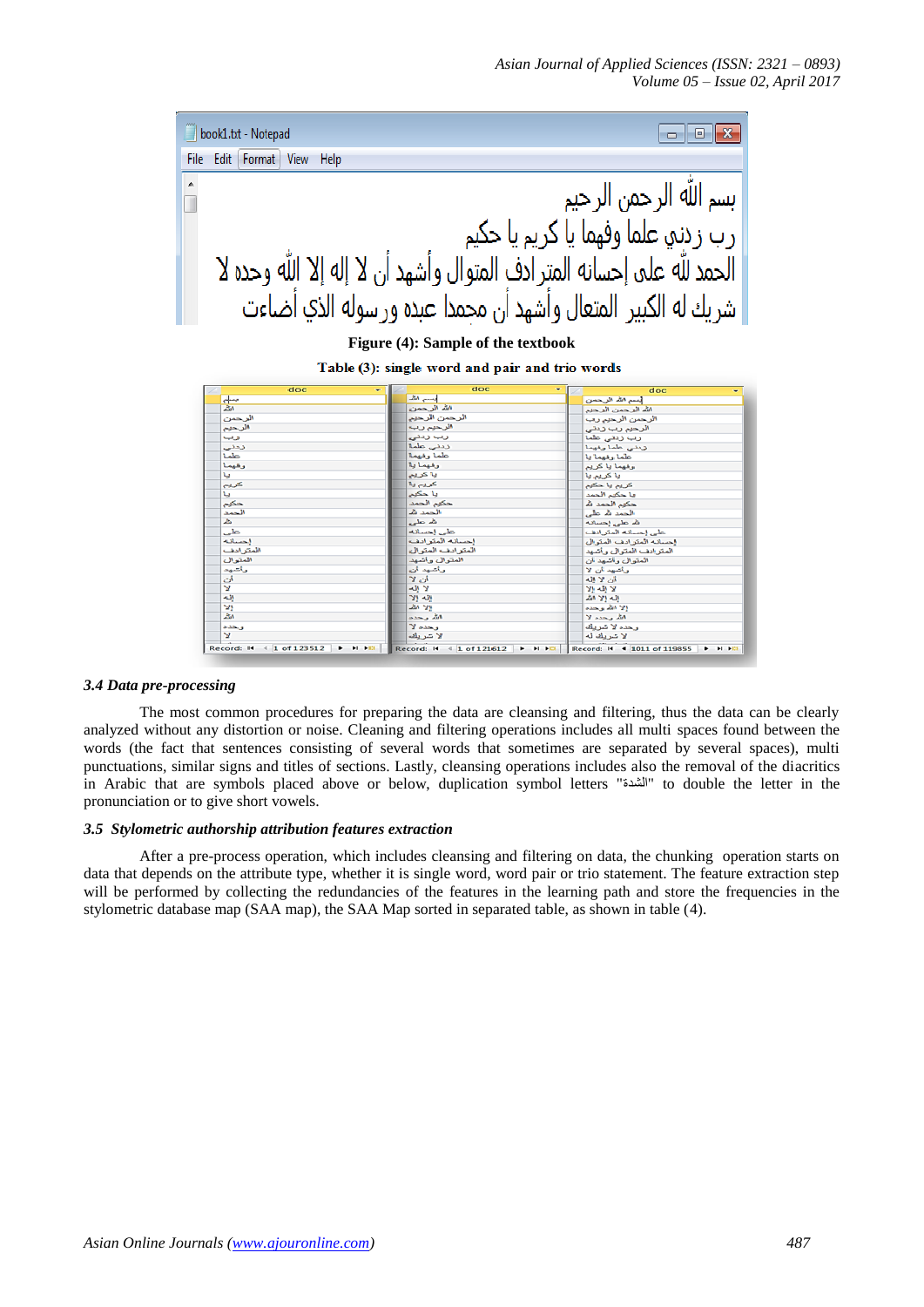| $\sim$ $\sim$<br>doc<br>$\overline{\phantom{a}}$ | ີ<br>CountOfdoc                 |  |  |  |  |  |
|--------------------------------------------------|---------------------------------|--|--|--|--|--|
| قى                                               | 5711                            |  |  |  |  |  |
| من                                               | 2608                            |  |  |  |  |  |
| $\mathbf{v}$                                     | 2414                            |  |  |  |  |  |
| على                                              | 2367                            |  |  |  |  |  |
| أی                                               | 1893                            |  |  |  |  |  |
| قال                                              | 1407                            |  |  |  |  |  |
| آت                                               | 1371                            |  |  |  |  |  |
| Le                                               | 1324                            |  |  |  |  |  |
| <b>KSI</b>                                       | 1196                            |  |  |  |  |  |
| $\mathbf{Y}_{\mathcal{S}}$                       | 1140                            |  |  |  |  |  |
| لم                                               | 1017                            |  |  |  |  |  |
| فيه                                              | 989                             |  |  |  |  |  |
| ومقها                                            | 910                             |  |  |  |  |  |
|                                                  | 798                             |  |  |  |  |  |
| ۔<br>علیہ<br>لو                                  | 796                             |  |  |  |  |  |
| إلى                                              | 746                             |  |  |  |  |  |
| فيبلط                                            | 737                             |  |  |  |  |  |
| عن                                               | 716                             |  |  |  |  |  |
| دأأف                                             | 714                             |  |  |  |  |  |
| أقه                                              | 678                             |  |  |  |  |  |
| ×.                                               | 646                             |  |  |  |  |  |
| اله                                              | 639                             |  |  |  |  |  |
| كان                                              | 615                             |  |  |  |  |  |
| وهو                                              | 608                             |  |  |  |  |  |
| اقع                                              | 572                             |  |  |  |  |  |
| لأن                                              | 555                             |  |  |  |  |  |
| Record: 14 4 1 of 6883                           | ▶ H H H \ \ No Filter<br>Search |  |  |  |  |  |

## **Table (4): descending attributes for a stylometric database map**

#### *3.6 Clustering Stylometric map*

After the completion of the cleansing. Chunking and analyzing in both learning and testing data, the data could be classified to represent the authorship attribution.

Clustering the SAA map is the most important step to differentiate the semantic authorship from the stylometric authorship because the semantics must be supported with some language rules and supported by a database annotated with frequent words or collocations. Whereas the stylometric method follows no prior rules, and it is language independent, so it will not have regards nor intentions to fit the grammatical rules of the language used under consideration.

 The clustering in this the methodology is to measure the detection ability of the algorithm. The learning process during clustering uses 5 out of 6 books for each author, leaving one book for testing with the remaining books from 5 other authors.

After the completion of the clustering data for each set of training and testing books, the 300 attributes are selected as a result to compare the stylometric author attribution maps with testing books for each author, the 300 attributes in each author stylometric map usually chosen from thousands of high frequencies attributes through sorting, as a result, the stylometric map for each of the 3 suspected authors against 5 books under investigation will produce one author prediction for each investigated book.

## *3.7 Attribute selection*

Attribute selection is based primarily on the number of frequencies that results from clustering the attributes, These features result from a group of five books for the purpose of making the stylometric map for each author, The sixth book is used for testing purposes.

Due to the different size of the books in this experiment, the percentage measure represents the number of frequencies for each attribute divided by the sum of frequencies for all attributes, and there is a weighted frequency for all used books was obtained.

By comparing the results between the learning data for a specific author and the testing data for all three authors, a comparison measure is needed to compare the accuracy. The statistical measure of Pearson correlation (r) will give weight to each attribute within the range  $[-1, 1]$ .

The negative results are not common since there is always some relation between the author's style that results from the grammar rules. The comparison for choosing the favorite author will be resulted by the highest positive score that is achieved in the proposed algorithm.

The features were selected to give the nearest estimation between the Stylometric map of the author and other test maps.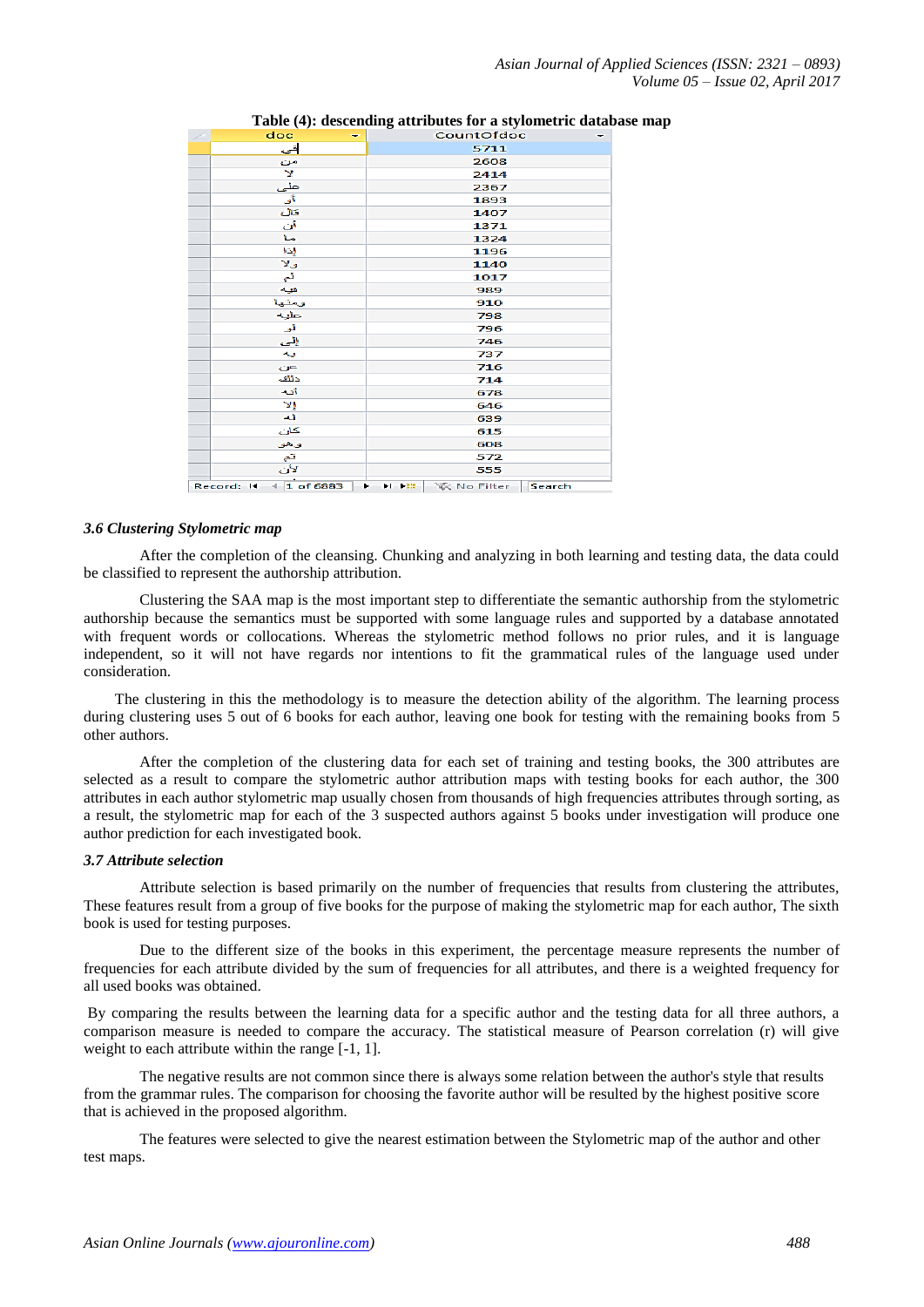#### *3.8 Stylometric attributes classification*

After extracting the values of Pearson correlation for all authors, the values are grouped according to the equation called Winnow algorithm, as shown in equation (1).

$$
y = w/xI + w2x2 + w3x3 + \dots + wnxn \quad \dots \dots (1)
$$

Where x here is the classifier that used to assign parameter, hence wrong authors have the value of negative and the correct author have the value positive, n is a number of test books or a number of predictions in the test  $= 5$ , y is the accuracy measure that describes the fitness between the authors map, and the test book under investigation. Lastly, we can be represented by using the computational stylometric measure of Pearson correlation, which is used to find the weight for each classifier in order to produce the final automated result.

Finally, to get a ratio result, the accuracy measure is separated between real positive (correct prediction) and negative (wrong prediction), the amount of negative books' weight should equal the weights of the positive authors.

# **4. RESULT**

#### *4.1 Testing SABA method*

(SABA) method is considered an expansion of Burrow-Delta method, SABA method depends on the coefficient of variance (CV), represented as a measurement of statistical that is not affected by the observation of mean, SABA method formerly tested in English language with high prediction, this research will examine and test this algorithm in Arabic language in the single, pair and trio words.

In SABA method, the test of single, pair and trio words is comparable to the Burrow Delta method in application, but there is an essential difference between them, precisely when selecting the top of 300 attributes, these selections depends on the values of (C.V). The following example in trio words can explain the major steps of extracting the (C.V) and the method of selecting the required attributes.

To apply SABA method, all steps used in the Burrow Delta method are recurred then transform the final stylometric database map to Microsoft Excel, by using the ready functions to elicit the values of the average, the standard deviation  $(\sigma)$  and the (C.V) for each attributes in the data learning step, the (C.V) can be found by dividing the (σ) by the (μ) itself, Finally, we sort the data in ascending order based on the values of the (C.V) and select the top 300 attributes, as shown in table (5).

| <b>Doc</b>    | <b>Book1</b> after | <b>Book2</b> after | <b>Book3</b> after | <b>Book4</b> after | <b>Book5</b> after | Average      | <b>CV</b>  | SD         |
|---------------|--------------------|--------------------|--------------------|--------------------|--------------------|--------------|------------|------------|
|               | percent            | percent            | percent            | percent            | percent            | percent      |            |            |
| عبد الرحمن بن | 88.23909671        | 74.24033148        | 16.90276883        | 94.71585244        | 106.018594         | 76.0233287   | 46.0233283 | 34.9884661 |
| الخليفة       | 12.4978452         | 8.632596685        | 7.244043786        | 19.94017946        | 6.524221171        | 10.96777726  | 50.335022  | 5.5206331  |
| عبد الله بن   | 177.5555939        | 70.78729282        | 58.75724404        | 199.4017946        | 238.1340727        | 148.92711996 | 53.6772198 | 79.9399803 |
| ين عبد الرحمن | 66.26012756        | 25.89779006        | 7.244043786        | 44.86540379        | 50.56271408        | 38.96601585  | 58.6805141 | 22.8654584 |
| این عبدالله   | 115.605681         | 34.53038674        | 24.95170637        | 124.6261216        | 125.5912575        | 85.06090808  | 59.6783612 | 50.7629559 |
| اعن این عباس  | 2.585761076        | 13.8121547         | 9.658725048        | 24.92522433        | 13.04844234        | 12.8060615   | 63.2350685 | 8.09792176 |
| صلى الله عليه | 136.5066368        | 549.0331492        | 885.3831294        | 817.5473579        | 221.8235198        | 522.0587586  | 64.8753938 | 338.687675 |
| عن عبدالله    | 8.619203586        | 20.71823204        | 6.439150032        | 19.94017946        | 37.51427173        | 18.64620737  | 66.3111325 | 12.3645113 |
| وعبد الله بن  | 23.70280986        | 10.35911602        | $\Omega$           | 19.94017946        | 26.09688468        | 16.01979801  | 67.2764884 | 10.7775575 |
| المسيب        | 7.541803137        | 12.08563536        | 5.634256278        | O                  | 6.524221171        | 6.357183189  | 68.1968794 | 4.33540055 |
| لا باس به     | 7.326323048        | 6.906077348        | 7.244043786        | 14.9551346         | $\Omega$           | 7.286315756  | 72.6384046 | 5.29266352 |
| محمد بن عبد   | 38.89415618        | 13.8121547         | 7.244043786        | 64.80558325        | 83.18381993        | 41.58795175  | 78.1710292 | 32.5097297 |
| الے غیر ذلك   | 1.508360627        | 10.35911602        | 4.829362524        | 19.94017946        | 6.524221171        | 8.632247961  | 82.0182937 | 7.08002248 |
| من هذا الوجه  | 0.323220134        | 12.08563536        | 4.829362524        | 19.94017946        | 8.155276464        | 9.066734789  | 82.2740417 | 7.45956916 |

#### **Table (5): SABA stylometric map**

After building relationships between the final stylometric map and the five test books for all authors, we obtain on the final trio test in SABA method, as shown in table (6).